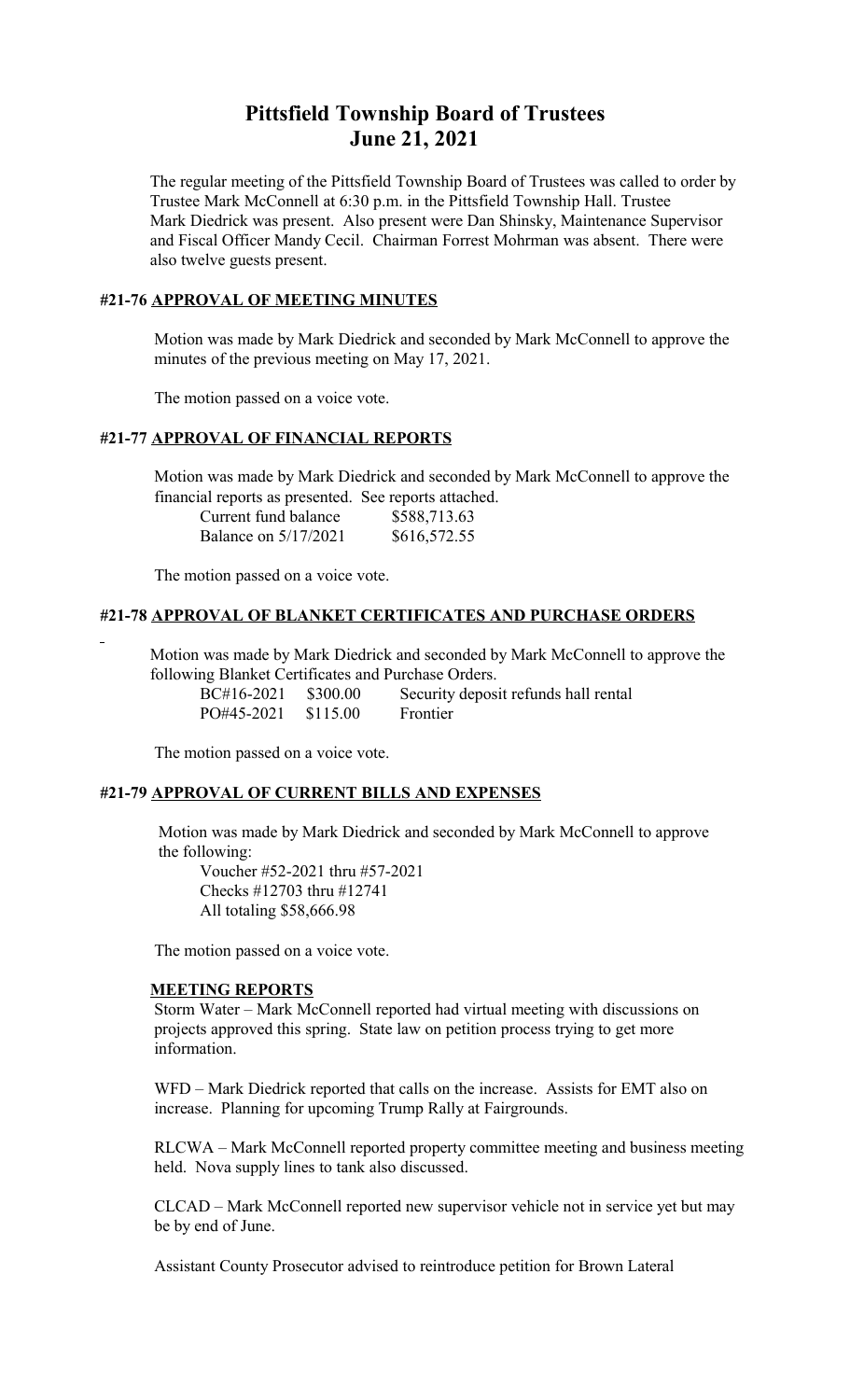# **#21-80 PASS RESOLUTION TO REINTRODUCE PETITION FOR BROWN LATERAL PROJECT**

Motion was made by Mark Diedrick and seconded by Mark McConnell to pass resolution to reintroduce petition for Brown Lateral Project.

Motion passed on a voice vote.

Property owner spoke up and advised he is opposed to the project

## **#21-81 APPROVAL TO DO PO IN THE AMOUNT OF \$400.00 FOR STRIPING OF NEW PARKING LOT**

Motion was made by Mark Diedrick and seconded by Mark McConnell to do PO in the amount of \$400.00 for striping of new parking lot.

Motion passed on a voice vote.

## **#21-82 APPROVAL TO DO PO IN THE AMOUNT OF \$400.00 WITH DWW CONSTRUCTION TO FIX TOWNHALL WINDOW SEALS**

Motion was made by Mark Diedrick and seconded by Mark McConnell to do PO in the amount of \$400.00 with DWW Construction to fix Townhall window seals.

Motion passed on a voice vote.

Public Meeting for 2022 Budget will be scheduled for July 19 at 6:30 prior to our regular meeting. Discussed bumping up road budget amount next year, set aside funds next three years for new plow truck, flooring in townhall next year (start to get quotes).

Trustees received some verbiage from Assistant County Prosecutor on repo properties and will review and update at next meeting.

## **#21-83 APPROVAL TO APPLY FOR SOLID WASTE GRANT FOR PITTSFIELD TOWNSHIP FOR PLAYGROUND EQUIPMENT REPAIRS.**

Motion was made by Mark Diedrick and seconded by Mark McConnell to apply for Solid Waste Grant for Pittsfield Township for playground equipment repairs. The motion passed on a voice vote.

#### **ZONING BUSINESS**

Fielding calls on permit questions.

### **ROAD AND MAINTENANCE**

Parking lot finished still waiting on legal counsel on how to proceed with road project from last year.

#### **TOWNHALL REPORT**

New glass needed for historical society box inside townhall.

Resident brought up property on West Road to take a look at

Residents brought up repo property on Hughes Road would like addressed

Property on Quarry at deadlock and need legal counsel to advise.

#### **#21-84 MOVE TO EXECUTIVE SESSION**

 Motion was made by Mark Diedrick and seconded by Mark McConnell to move to Executive Session to discuss personnel.

The motion passed on a roll call vote.